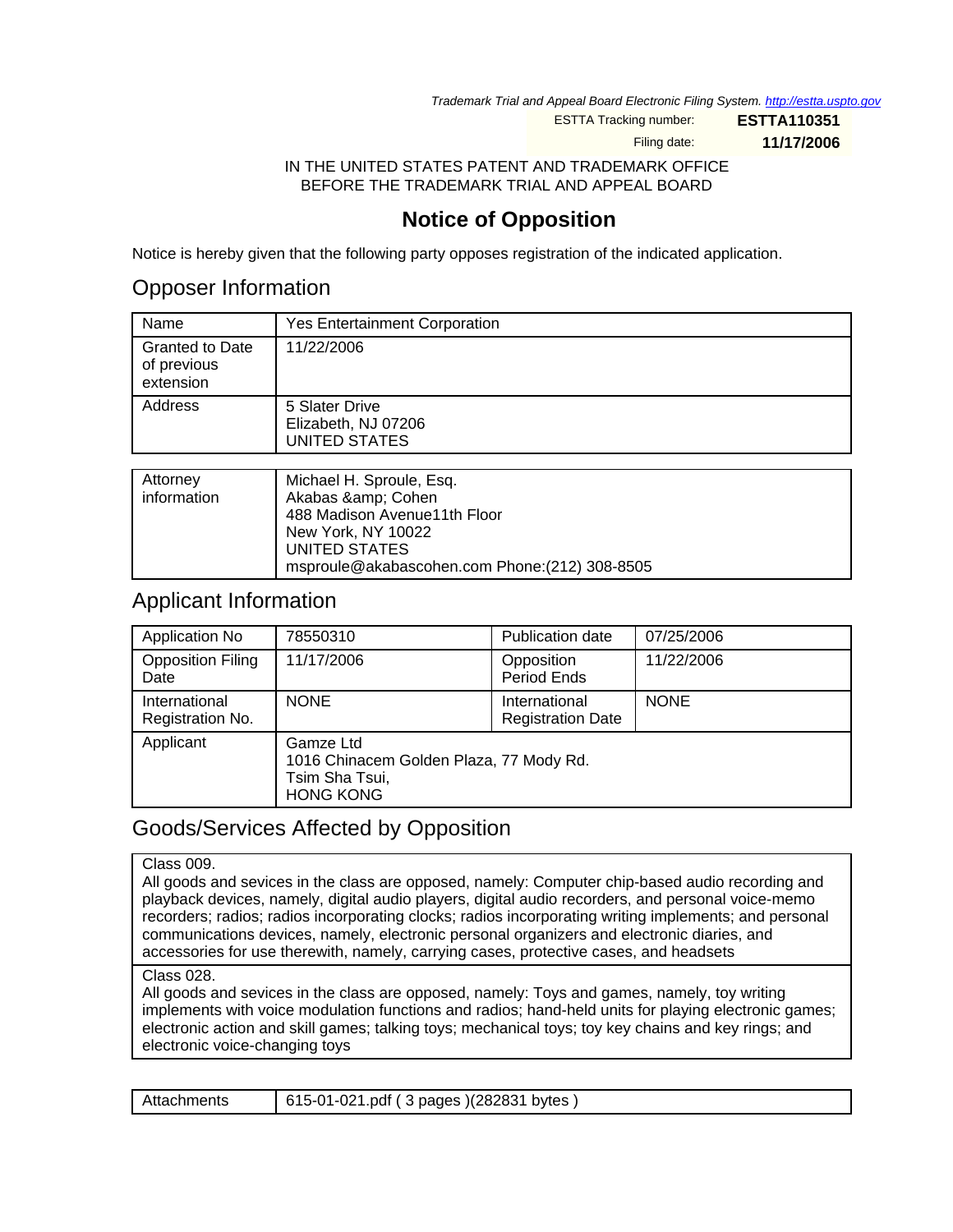| Signature | /Michael H. Sproule/     |
|-----------|--------------------------|
| Name      | Michael H. Sproule, Esq. |
| Date      | 11/17/2006               |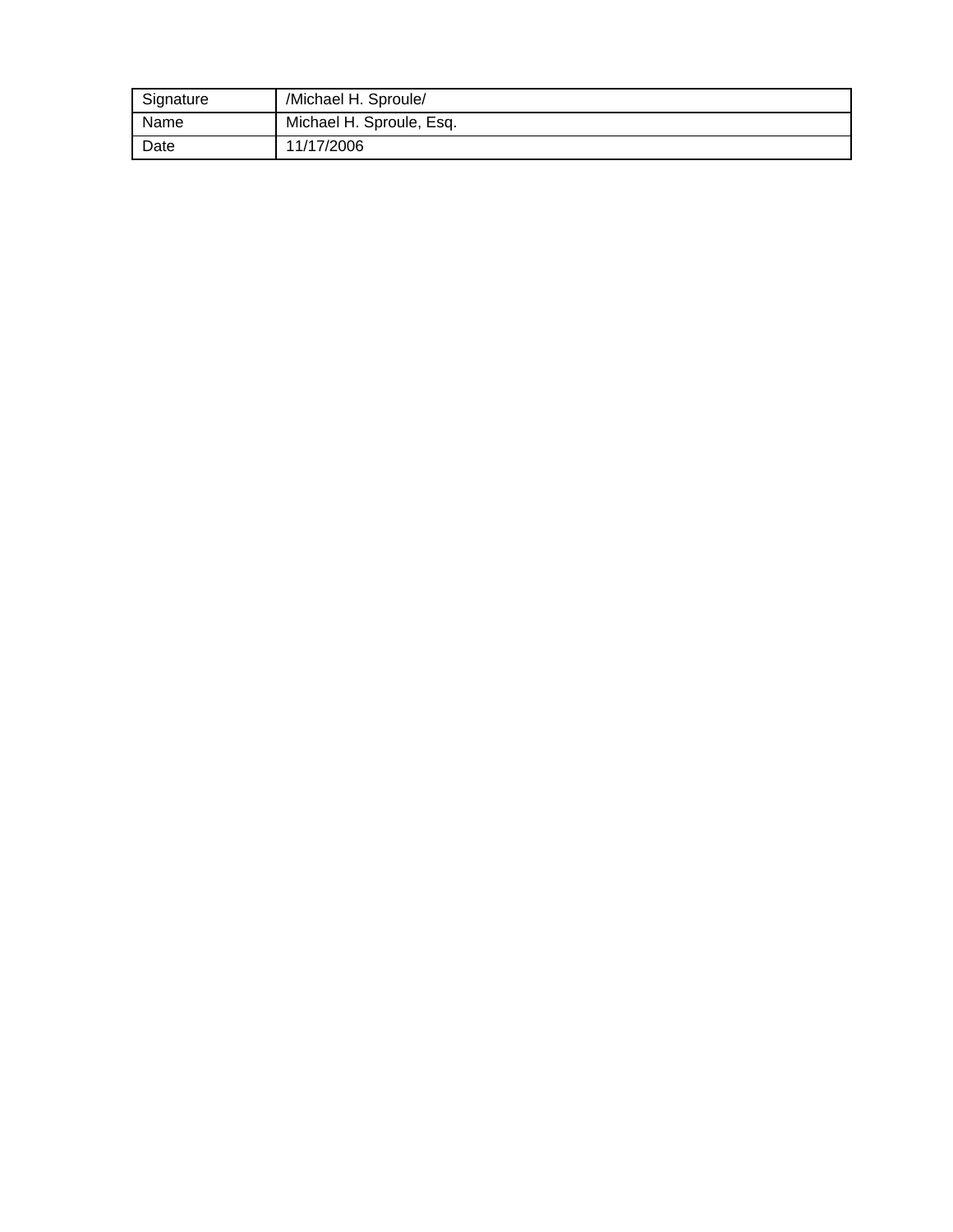### IN THE UNITED STATES PATENT AND TRADEMARK OFFICE BEFORE THE TRADEMARK TRIAL AND APPEAL BOARD

In the matter of trademark application Serial No. 78/550,310 For the mark POWERPENZ Published in the Official Gazette July 25, 2006

| Yes Entertainment Corporation, |                |
|--------------------------------|----------------|
| Opposer                        |                |
|                                |                |
|                                | Opposition No. |
|                                |                |
| Gamze Ltd,                     |                |
| Applicant                      |                |

#### **NOTICE OF OPPOSITION**

Yes Entertainment Corporation, a Delaware corporation 5 Slater Drive Elizabeth, NJ 07206

The above-identified opposer believes that it will be damaged by registration of the mark shown in the above-identified application (the "Application"), and hereby opposes the same.

The grounds for opposition are as follows:

1. The Application seeks registration of the mark POWERPENZ for use with: "computer chip-based audio recording and playback devices, namely, digital audio players, digital audio recorders, and personal voice-memo recorders; radios; radios incorporating clocks; radios incorporating writing implements; and personal communications devices, namely, electronic personal organizers and electronic diaries, and accessories for use therewith, namely, carrying cases, protective cases, and headsets" in Class 009; and "toys and games, namely, toy writing implements with voice modulation functions and radios; hand-held units for playing electronic games; electronic action and skill games; talking toys; mechanical toys; toy key chains and key rings; and electronic voice-changing toys" in Class 28.

 $\mathbf{1}$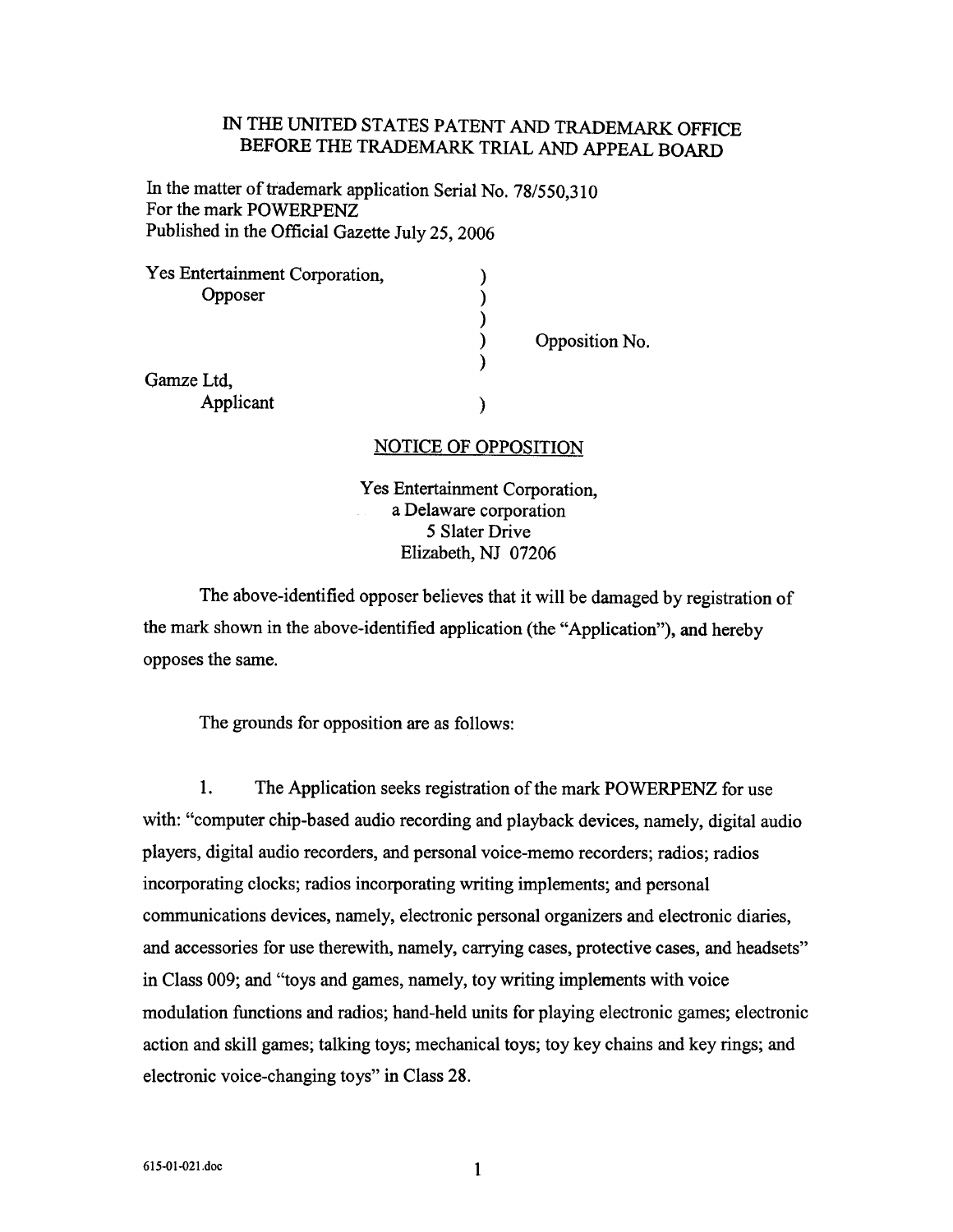The Application was filed on January 19, 2005 based on intent to use  $2.$ pursuant to Lanham Act Section 1(b) with priority under Lanham Act Section 44(d) based on European Union (CTM) application number, 4172722, filed 12/21/2004.

 $3<sub>1</sub>$ The Applicant amended the Application to delete the Section 44(e) filing basis, but retained the priority date under Section 44(d) of December 21, 2004.

 $\overline{4}$ . Upon information and belief, the Applicant did not use the mark POWERPENZ in the United States prior to filing the Application, and did not use the mark POWERPENZ anywhere prior to filing the European Union application.

5. Opposer adopted and used in commerce the trademark POWERPENZ as early as November 20, 1995 in connection with pens and with toys incorporated into a pen-like form with which one can write and play. Opposer is currently using the trademark POWERPENZ and has done so continuously since its first use.

6. Opposer is the owner of U.S. trademark application No. 77/046,894 for the mark POWERPENZ for "pens" in Class 009 and "toys incorporated into a pen-like form with which one can write and play" in Class 028, filed under Lanham Act Section  $1(a)$  with dates of first use of November 20, 1995, predating the Application's priority date.

7. Opposer has used the mark POWERPENZ since long prior to Applicant's filing date of January 19, 2005, and long prior to the filing date of Applicant's European Union (CTM) application of December 21, 2004 upon which the priority date of the Application is based.

8. Opposer has devoted large sums of money and substantial efforts to the promotion of its goods bearing the POWERPENZ mark, so the mark has become widely known as identifying goods emanating from the Opposer. The goodwill of the business

 $\overline{2}$